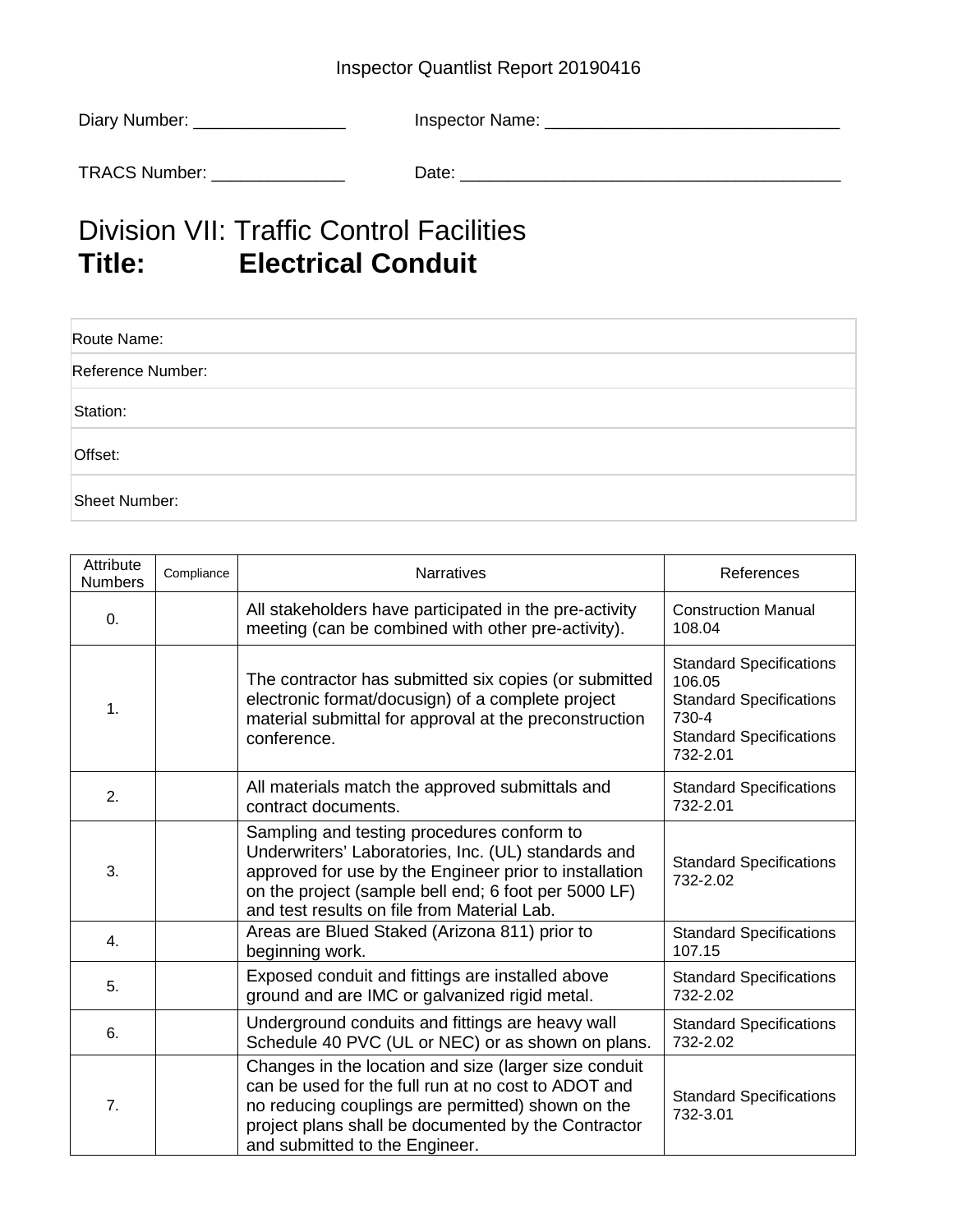## Inspector Quantlist Report 20190416

| 8.  | Expansion fittings will not be installed in PVC conduit<br>runs between two pull boxes unless otherwise<br>specified. An expansion fitting is installed in conduit<br>runs in which both ends of the conduit are fixed in<br>place such as between two foundations.   | <b>Standard Specifications</b><br>732-3.01                                                                                                         |
|-----|-----------------------------------------------------------------------------------------------------------------------------------------------------------------------------------------------------------------------------------------------------------------------|----------------------------------------------------------------------------------------------------------------------------------------------------|
| 9.  | Trench excavations deeper than 4 feet are sloped or<br>shored per OSHA regulations.                                                                                                                                                                                   | <b>Standard Specifications</b><br>203-5.03<br><b>Standard Specifications</b><br>107.08<br><b>OSHA Standards 29</b><br>CFR 1926.651 and<br>1926.652 |
| 10. | Spoil piles from excavations are placed a minimum of<br>2 feet from the edge of the trench to prevent materials<br>from falling/rolling into the trench.                                                                                                              | <b>OSHA Subpart B</b><br><b>OSHA Standards 29</b><br>CFR 1926.651 and<br>1926.652                                                                  |
| 11. | Excavation and backfill will be in accordance with the<br>requirements of Standard Specifications 203-5.                                                                                                                                                              | <b>Standard Specifications</b><br>203-5<br><b>Standard Specifications</b><br>732-3.01                                                              |
| 12. | When connection is made to steel conduit, the<br>coupling used will be a PVC female adapter.                                                                                                                                                                          | <b>Standard Specifications</b><br>732-3.01                                                                                                         |
| 13. | Conduit is placed at a minimum depth of 30 inches<br>when conductors have voltages over 250 volts and<br>when not protected by concrete (encasement or slab).                                                                                                         | <b>Standard Specifications</b><br>732-3.01                                                                                                         |
| 14. | Conduits containing conductors less than 250 volts<br>and placed behind curbs and sidewalks and not<br>subject to vehicular traffic have been placed at a<br>minimum depth of 18 inches or encased in 3 inches of<br>concrete if less than 18 inches.                 | <b>Standard Specifications</b><br>732-3.01                                                                                                         |
| 15. | Where specified due to shallow trenching depths, the<br>conduit is encased in a minimum of three inches of<br>concrete; conduit is supported with masonry block or<br>brick on 10-foot centers, during encasement, so that<br>the conduit will be completely encased. | <b>Standard Specifications</b><br>732-3.01                                                                                                         |
| 16. | All above ground couplings are threaded (not<br>compression fittings).                                                                                                                                                                                                | <b>Standard Specifications</b><br>732-2.02                                                                                                         |
| 17. | When backfill consists of non-cemented or cemented<br>slurries, the slurry is placed in uniform horizontal lifts<br>not exceeding 4 feet in depth.                                                                                                                    | <b>Standard Specifications</b><br>203-5.03 (B) (3)                                                                                                 |
| 18. | All PVC conduit shall be cut square and trimmed to<br>remove all rough edges; Conduit connections is prime<br>with Purple primer conforming to the requirements of<br>ASTM F 656 and be applied to the joined surfaces<br>prior to use of cement.                     | <b>Standard Specifications</b><br>732-3.01                                                                                                         |
| 19. | The joint cement used is the gray PVC cement<br>conforming to the requirements of ASTM D 2564 on<br>the PVC conduits.                                                                                                                                                 | <b>Standard Specifications</b><br>732-3.01                                                                                                         |
| 20. | When a trench is left open overnight, a minimum of<br>six inches of backfill material is used as a protective<br>cover to eliminate contraction of the conduit system<br>(backfill material is removed if final inspection by the<br>Engineer has not been made).     | <b>Standard Specifications</b><br>732-3.01                                                                                                         |